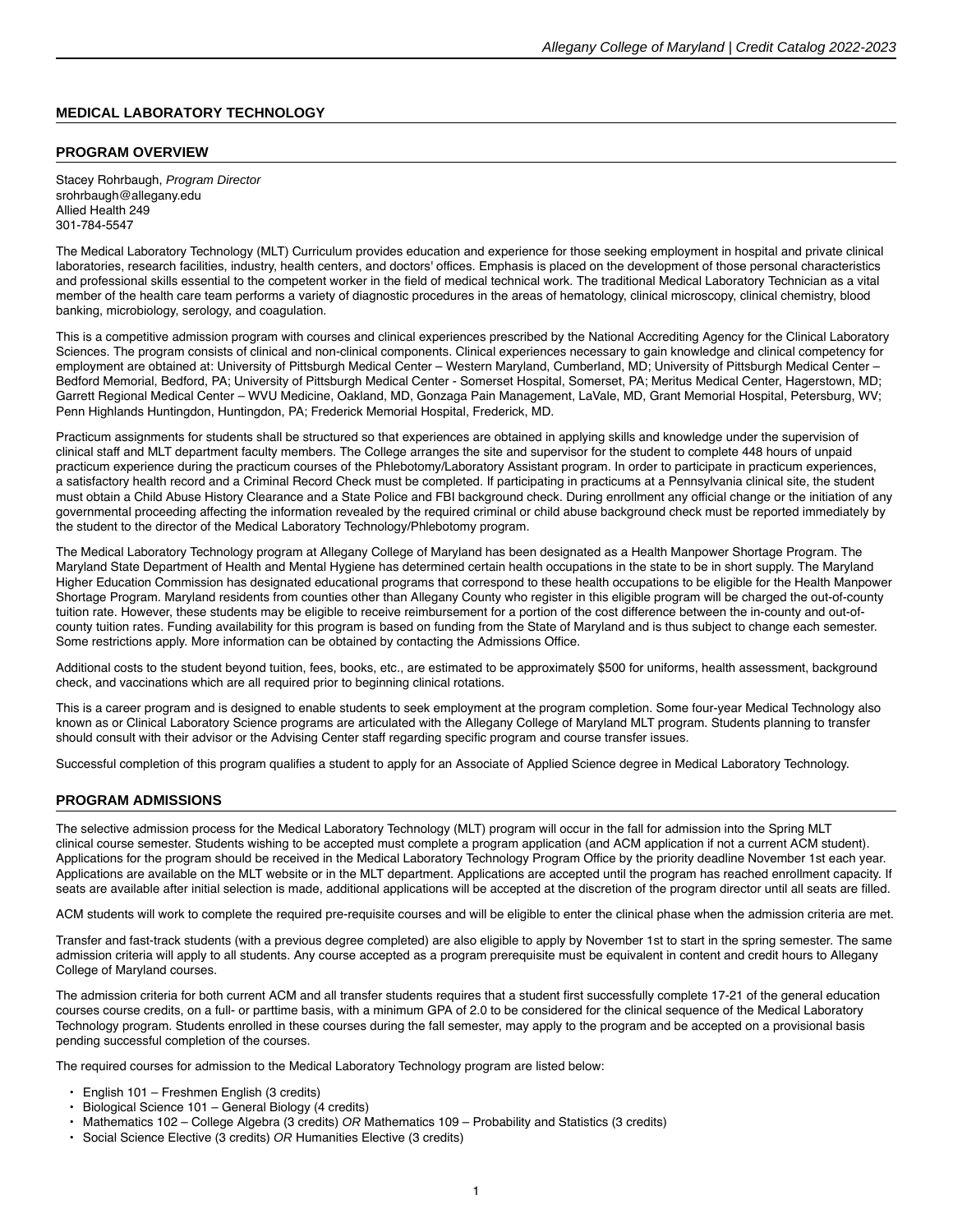- Completing one of the following science courses (3-4 credits):
	- Biological Science 116 Human Biology (3 credits) OR Biological Science 201 Human Anatomy & Physiology (4 credits) ORBiological
	- Science 207 Human Anatomy/Physiology of the Human I (4 credits)
	- Biological Science 204 General Microbiology
	- Chemistry 100 Elements of Chemistry (4 credits) OR Chemistry 101 General Chemistry (4 credits)

MLT students must maintain the scholastic standards of the college and must achieve a grade of "C" or better in each MLT course. A passing (satisfactory) grade in both clinical and campus laboratories is also required. Failure to achieve a "C" grade in any MLT course may result in dismissal from the program since MLT courses are sequential and prerequisite for continuance. The MLT courses are designed to be completed within four consecutive college semesters. This normal progression within a two-year period may be interrupted. In order that continuity of the program be maintained, a maximum time limit of eight consecutive semesters (or four college years) will be allowed for completion of the program.

## **COURSE REQUIREMENTS**

#### **REQUIRED MLT COURSES**

| <b>MLT-102</b><br><b>MLT-104</b> | Hematology<br>Applied Immunology                                             |
|----------------------------------|------------------------------------------------------------------------------|
| MLT-106                          | Clinical Laboratory Mathematics and Quality System Assessment                |
| <b>MLT-110</b>                   | Orientation to the Clinical Laboratory (Phlebotomy/Laboratory Assistant 110) |
| MLT-210                          | Clinical Practicum                                                           |
| <b>MLT-221</b>                   | Urinalysis and Body Fluids                                                   |
| MLT-222                          | <b>Blood Banking</b>                                                         |
| MLT-223                          | Clinical Microbiology                                                        |
| <b>MLT-224</b>                   | <b>Clinical Chemistry</b>                                                    |
| <b>PBLA-111</b>                  | <b>Basic Phlebotomy Procedures</b>                                           |

## **REQUIRED GENERAL COURSES**

| <b>BIO-101</b>  | General Biology I                               |
|-----------------|-------------------------------------------------|
| <b>BIO-116</b>  | Human Biology                                   |
| <b>BIO-204</b>  | Microbiology                                    |
| CHEM-100 or     | Elements of Chemistry or                        |
| <b>CHEM-101</b> | General Chemistry I                             |
| <b>ENG-101</b>  | <b>English Composition I</b>                    |
| MATH-102 or     | College Algebra or                              |
| <b>MATH-109</b> | <b>Probability and Statistics</b>               |
| <b>MDAS-101</b> | <b>Essential Skills for Health Professional</b> |

## **REQUIRED ELECTIVE COURSES**

**Please consult with your advisor or the Advising Center staff for selecting appropriate [elective courses](https://catalog.allegany.edu/current/degrees-and-programs/academic-information.html#electives) for graduation.**

**Humanities Elective - 3 credits**

**Social and Behavioral Science Elective - 3 credits**

## **PROGRAM PATH**

**MEDICAL LABORATORY TECHNOLOGY TWO-YEAR CAREER PROGRAM PREPARATION FOR EMPLOYMENT**